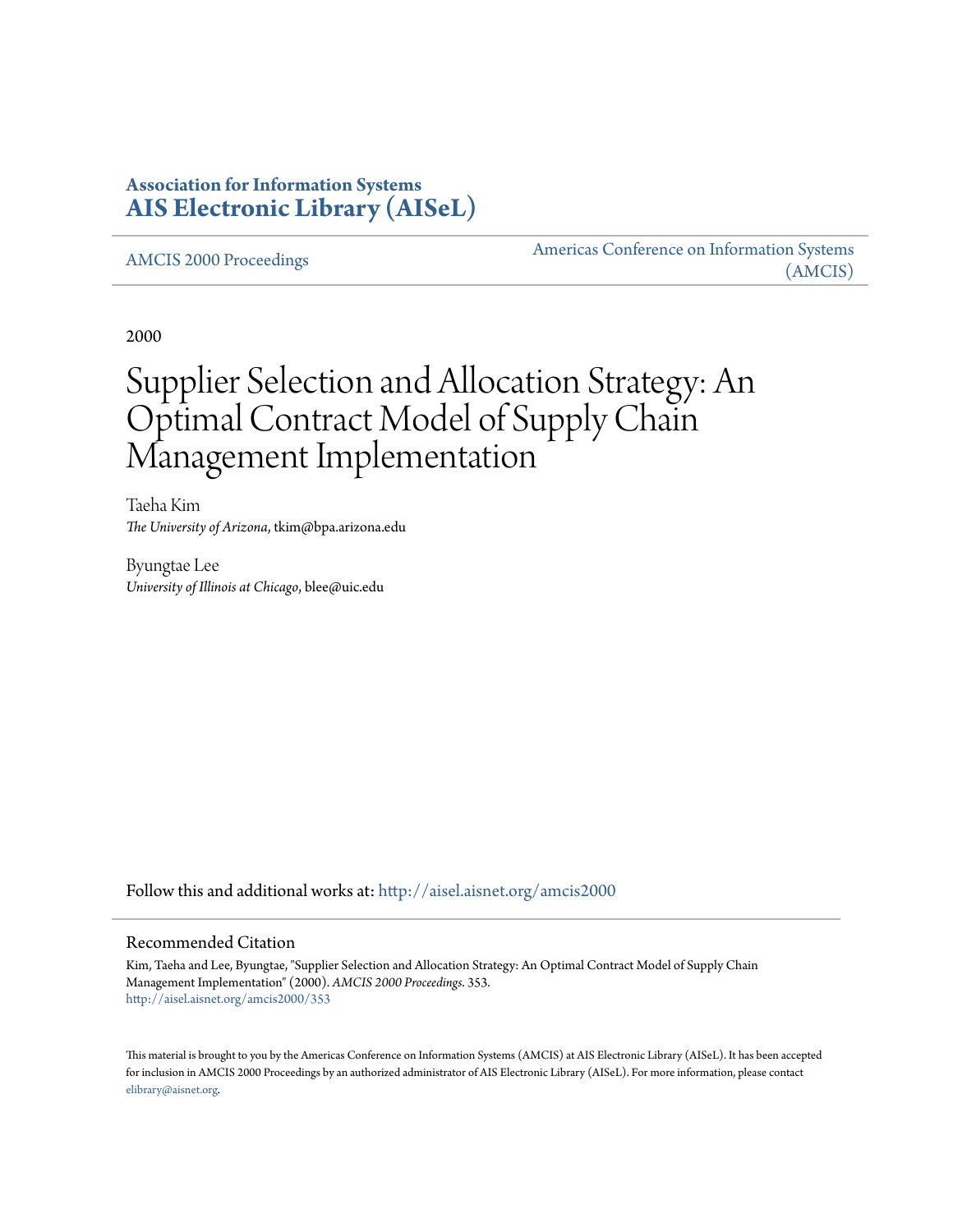## **Supplier Selection and Allocation Strategy: An Optimal Contract Model of Supply Chain Management Implementation**

Taeha Kim, Department of Management Information Systems, The University of Arizona, tkim@bpa.arizona.edu Byungtae Lee, Department of Information and Decision Sciences, The University of Illinois at Chicago, blee@uic.edu

### **Abstract**

We consider the problem of a retailer who implements supply chain management (SCM) to reduce his own and suppliers' costs by innovating purchasing processes. We examine the impact of SCM implementation on the number of suppliers involved over given time periods. To address the problem, this paper presents an optimal contract model that specifies the number of suppliers and their order volumes and provides that in order to offer the contract the retailer must have agreements from a desired number of suppliers to join the supply chain network. This problem is formulated as a noncooperative game between the retailer and suppliers.

We found that the high setup cost to suppliers of joining the SCM decreased the number of suppliers while at the same time suppliers' benefit (cost reduction) increased. To gain bargaining power by having many suppliers, the retailer must choose suppliers who can anticipate high cost reduction. In addition, this paper gives managers an insight into the level of information technology use required to integrate the supply chain.

**Keywords:** supply chain management, supply chain contract, game theory, constrained optimization.

#### **Introduction**

Supply chain management (SCM) is an interorganizational information technology that links two or more related agents by a flow of information, funds, and goods. The agents in a supply chain may have conflicting objectives such as profit maximization, better customer relationships, and more bargaining power. SCM implementation obviously cannot ignore the relationships among participating agents (Tsay et al., 1999). We focus on the relationship between a retailer like *Wal-Mart* and its suppliers (manufacturers or wholesalers), where the retailer repeatedly purchases standardized commodities from the suppliers and sell them to consumers in the market.

The retailer implements either a minimum integration system (Figure 1) or a fully integrated SCM system (Figure 2). As shown in Figure 1, the minimum integration system assumes that the supplier can deliver commodities up to a requested level within a requested

lead-time. It does not check actual available capacity at the suppliers. This form of SCM employs Internet, EDI, fax and phone. For this type of SCM, managers and engineers of the retailer and suppliers should exchange ideas and data to develop the optimum SCM (Langenwalter, 2000).

Figure 1. A minimum SCM



The fully integrated system shown in Figure 2 verifies the capacity information by querying each supplier's computer before computing its own schedule. The system requires cooperation on the part of each party because of the potential failure throughout the information chain based on electronic links between the retailer's and suppliers' systems using some form of Internet, EDI, or private network. (Langenwalter, 2000).

Figure 2. A fully integrated SCM

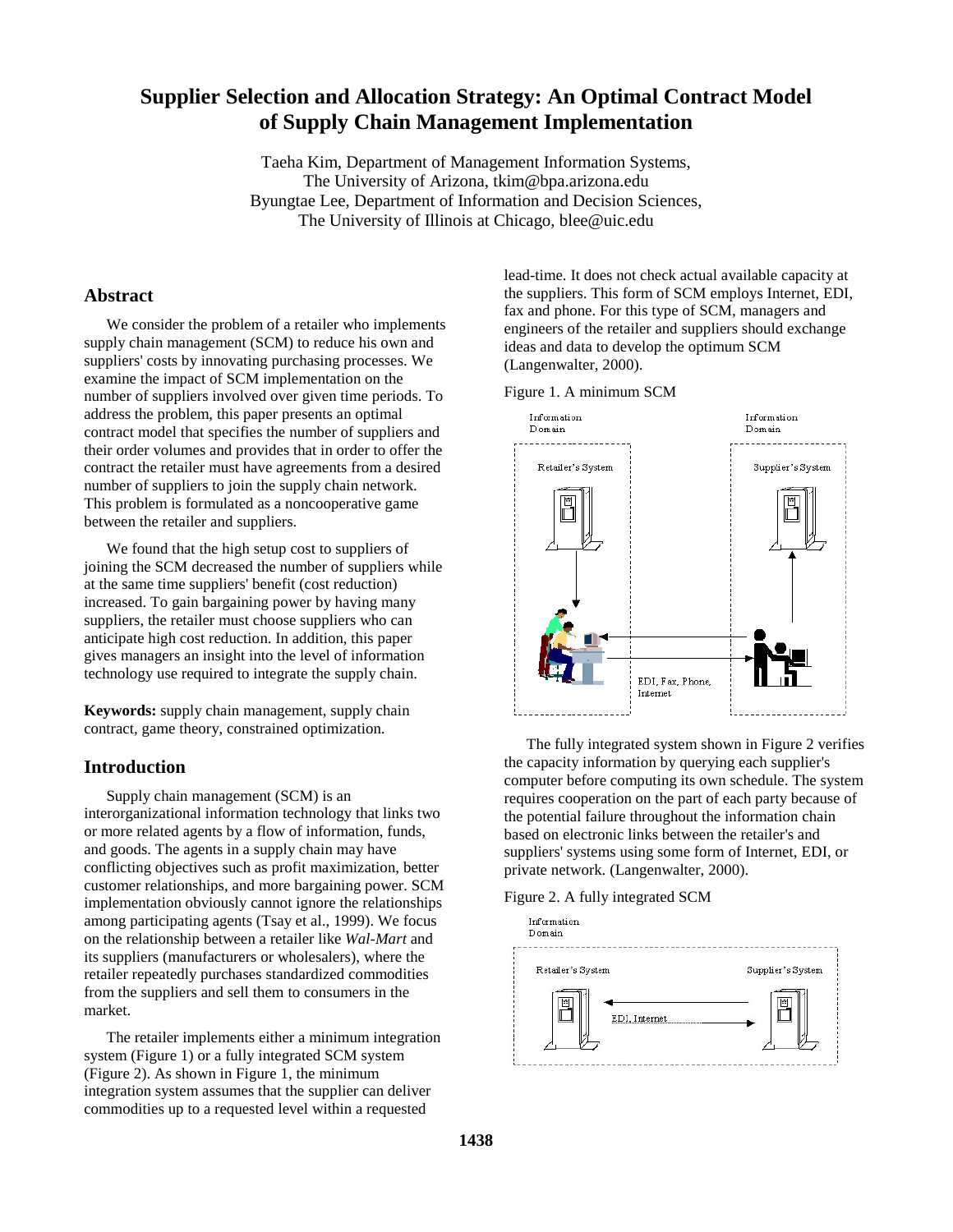How does the integration, whether minimum or full, affect the relationship between the retailer and its suppliers? In general, such a SCM implementation benefits both parties by reducing costs by shortening the order cycle, easy coordination, and improved inventory control. By joining the retailer's supply chain, suppliers can defend product market segments, differentiate the firm, and develop stronger business relationship with the retailer. The retailer can maximize its cost reduction by having all desired suppliers timely joining of the SCM. So the supply chain contract provided by the retailer should give incentives for suppliers to join the supply chain. Offering such incentives become constraints for the retailer's profit maximization problem. The supply chain should therefore contract decide the optimal number of suppliers and their volumes for a given time period (Figure 3).





Will a fully integrated SCM generate a larger number of suppliers than the mimimum SCM? Hypothetically, information technology will increase outsourcing activities of an organization (Malone et al., 1987). Bakos and Brynjolfsson(1993) maintain that reduced coordination costs increase the optimal number of suppliers but the importance of quality decrease the number of suppliers. Our contract model provides a framework to tackle this question. We start from the assumptions that the investment cost for the SCM implementation is fixed and the benefit of SCM is ex-post known to the retailer and suppliers. Given these assumptions, we find that the optimal number of suppliers and optimal volume allocation.

#### **A supply chain contract model**

A retailer invests in a supply chain management system and offer n suppliers a contract that specifies a choice between (a) join supply chain and receive at least vh order volume for T periods, and (b) not-join and get at most  $v_1$  order volume for T periods.

The profit function of a supplier is

$$
\Phi_s \left\{\begin{array}{c}\Phi_s^J = \sum_{t=1}^T v_h(u+w)(1-d)^t - k: \text{ if join,} \\ \Phi_s^M = \sum_{t=1}^T v_t u(1-d)^t: \text{ if not join,}\end{array}\right.
$$

where k: SCM setup cost of a supplier, u: unit profit( i.e., transfer payment less unit cost), w: supplier's cost reduction, t: time discount.

We assume setup cost k and unit profit u to be ex-ante public information and supplier's cost reduction w to be ex-post private information of each supplier. A supplier joins in the contract if doing so gives more profit than that resulting from not joining, such that

$$
\sum_{t=0}^{T-1} [v_h(u+w)(1-d)^t] - k \geq \sum_{t=0}^{T-1} v_t u(1-d)^t.
$$
...(C1)

Consider now the profit maximization function of the retailer. We assume market demand is deterministic, downward-sloping, and private information of the retailer. The demand q is always the same with the total order quantity  $(v<sub>h</sub>n)$ , so that the retailer does not have an inventory. That is to say, the retailer changes the price to sell all units supplied. The retailer's inverse market demand  $p(v<sub>h</sub>, n)$  is given as  $p(v<sub>h</sub>, n)=a-v<sub>h</sub>n$  where a is a market size. The profit function of the retailer is

$$
\Pi_R(v_H, n) = \sum_{t=0}^{L-1} (p(v_h, n) - c_L) v_h n (1 - d)^t - K,
$$

where K: SCM setup cost of the retailer,  $c_L$ : retailer's unit cost if n suppliers join the supply chain.

The retailer's maximization problem is

$$
\frac{Max}{v_{B,n}} \ \Pi_R(v_h, n) = \sum_{t=0}^{T-1} \ (a - v_h n - c_L) v_h n (1 - d)^t - K
$$

subject to

$$
\sum_{t=0}^{T-1} v_h(u+w)(1-d)^t - k \ge \sum_{t=0}^{T-1} v_t u(1-d)^t
$$
: join constraint  

$$
a - v_h n - c_L > 0
$$
: non-negative profit constraint

and  $n, v_l, v_h > 0$ .

We solve the nonlinear programming problem using Kuhn-Tucker (K-T) conditions, which yield a solution only if the join constraint and non-negative profit constraint do not bind. The optimal solution  $(v_h^*, n^*)$ satisfies

$$
\nu_h^* n^* = \frac{a - c_L}{2}, \nu_h^* \ge \frac{\nu_l u D + kd}{(u + w)D}, n^* \le \frac{1}{2} \frac{D(u + w)(a - c_L)}{\nu_l u D + kd},
$$
  
where  $D = 1 - (1 - d)^T$ .